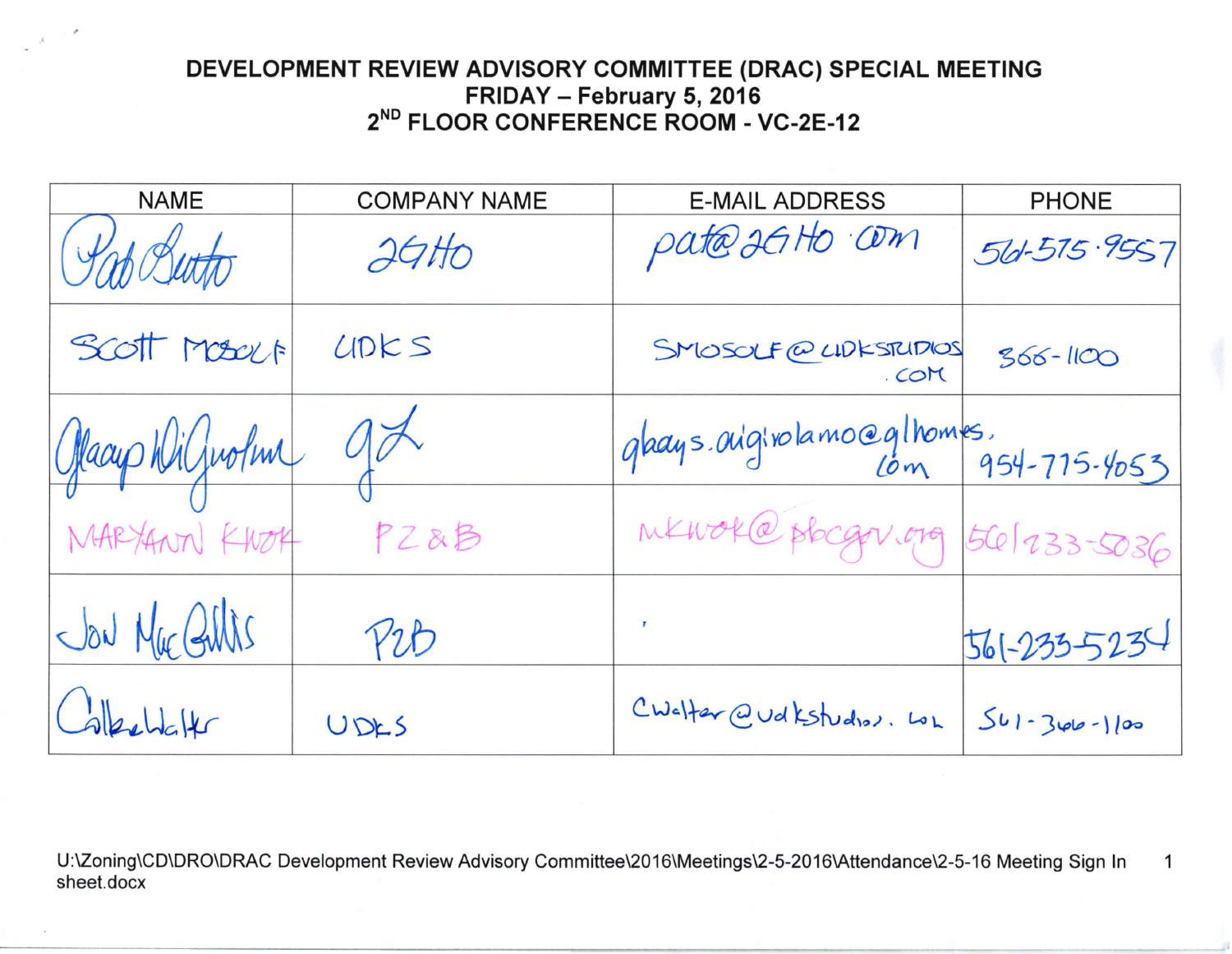## **DEVELOPMENT REVIEW ADVISORY COMMITTEE (DRAC) SPECIAL MEETING FRIDAY - February 5, 2016 2ND FLOOR CONFERENCE ROOM - VC-2E-12**

 $\overline{\phantom{a}}$ 

 $-40 - 10$ 

| <b>NAME</b>    | <b>COMPANY NAME</b> | <b>E-MAIL ADDRESS</b>                     | <b>PHONE</b>       |
|----------------|---------------------|-------------------------------------------|--------------------|
| MELESA MATOS   | LONING              | MMATOS @ PBCGOU.ORG                       | 1233.5035          |
| Dlu Sean       | Zoninz              | Aseman PPTX CTOV.025                      | $561 - 233 - 5231$ |
| ROGER RAMDEEN  | ZONING              | RRAMDEEN @ PBCGOV.ORG                     | $561 - 233 - 5584$ |
| Kevin NeGisler | LRM                 | LewLQBe(Isouth.izf)                       | $606 - 2481$       |
| JEFF BEDHY     | WGM                 | jeff.brophy@usutnangroup.com              | 478.850            |
| Jan Lodnguez   | Zonng               | jrodriguez <sup>12</sup> pbegov. 233-5596 |                    |

U:\Zoning\CD\DRO\DRAC Development Review Advisory Committee\2016\Meetings\2-5-2016\Attendance\2-5-16 Meeting Sign In 4 sheet.docx